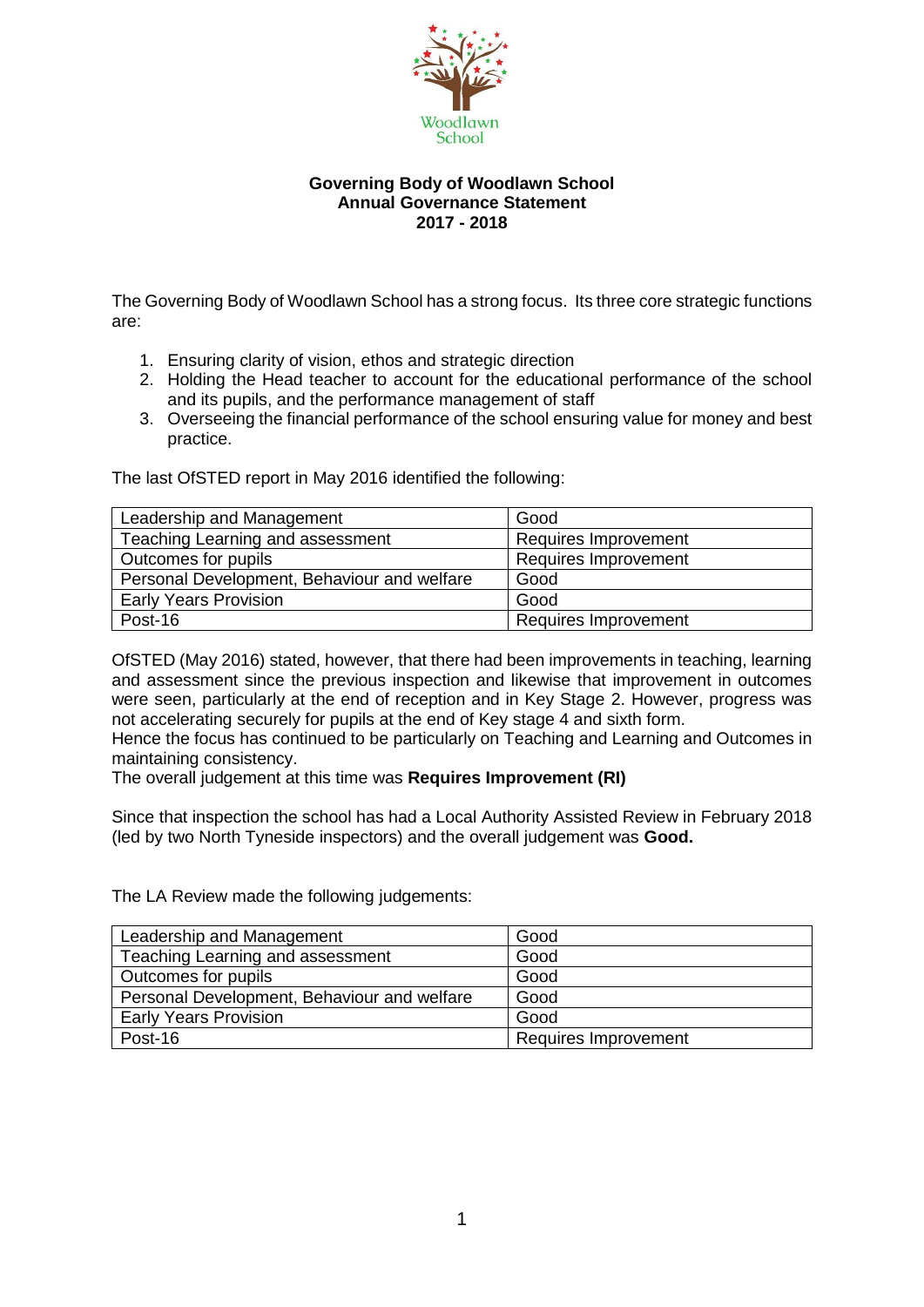

The LA Review stated that:

- The governance of the school is good. Governors have high expectations and are very clear about the vision and focus of the school. They take great pride in the school, they are ambitious for its future and have worked hard with senior leaders to ensure that school development planning is accurate identifying where there is a drive for further improvement.
- Governor minutes evidence that they review the spending of additional funding for pupil premium and have a good knowledge of how these funds are used. They provide challenge to the school to ensure good value for money.
- Governors are ensuring that all legal requirements are met, especially for safeguarding, and are checking that records to determine the suitability of staff to work with children and training are up to date.

Since the inspection governors have continued to rigorously scrutinise and review performance. We work closely with the senior leaders and link governors continue to monitor their areas of responsibility within the school. We aim to ensure we build supportive yet challenging relationships with all stakeholders and that the children of Woodlawn School are provided with the very best educational experiences and outcomes

# **School Development Plan (SDP)**

Governors work closely with the Headteacher and senior leaders in writing and monitoring the School Development Plan (SDP), overall responsibility for writing the SDP is with the Headteacher. The priorities for the School Development Plan (SDP) are taken from both internal and external monitoring, e.g. Local authority reports, OfSTED report and internal monitoring of the quality of teaching and learning and pupil outcomes by the Headteacher, other senior leaders and link governors.

The SDP is monitored and reviewed termly with an evaluation review being written and presented to governors as part of the Headteacher's termly report. In addition to the termly monitoring by full governors, the main committees i.e. Achievement, Teaching, Leadership and Safeguarding committee and Finance, Staff, Facilities and Pay Review committee, meet termly to discuss and monitor relevant areas with the Headteacher. The Chairs of the committees, Chair, Vice Chair and Headteacher meet monthly to discuss and make decisions regarding the strategic way forward. These decisions are discussed at full governing Body meetings

Following the local Authority (LA) Assisted review in February 2018 governors have ensured more rigorous focus on:

Improving the quality of teaching and learning and assessment to maximise achievement for all pupils, including the most able, by:

 Holding senior leaders to account on primary focus areas following the February review i.e. English and Post 16 development. Visits have taken the form of learning walks to see evidence of progress in English across school (especially ensuring consistency across Secondary and post-16 English) in lessons, through display work, discussions and presentation of development plans.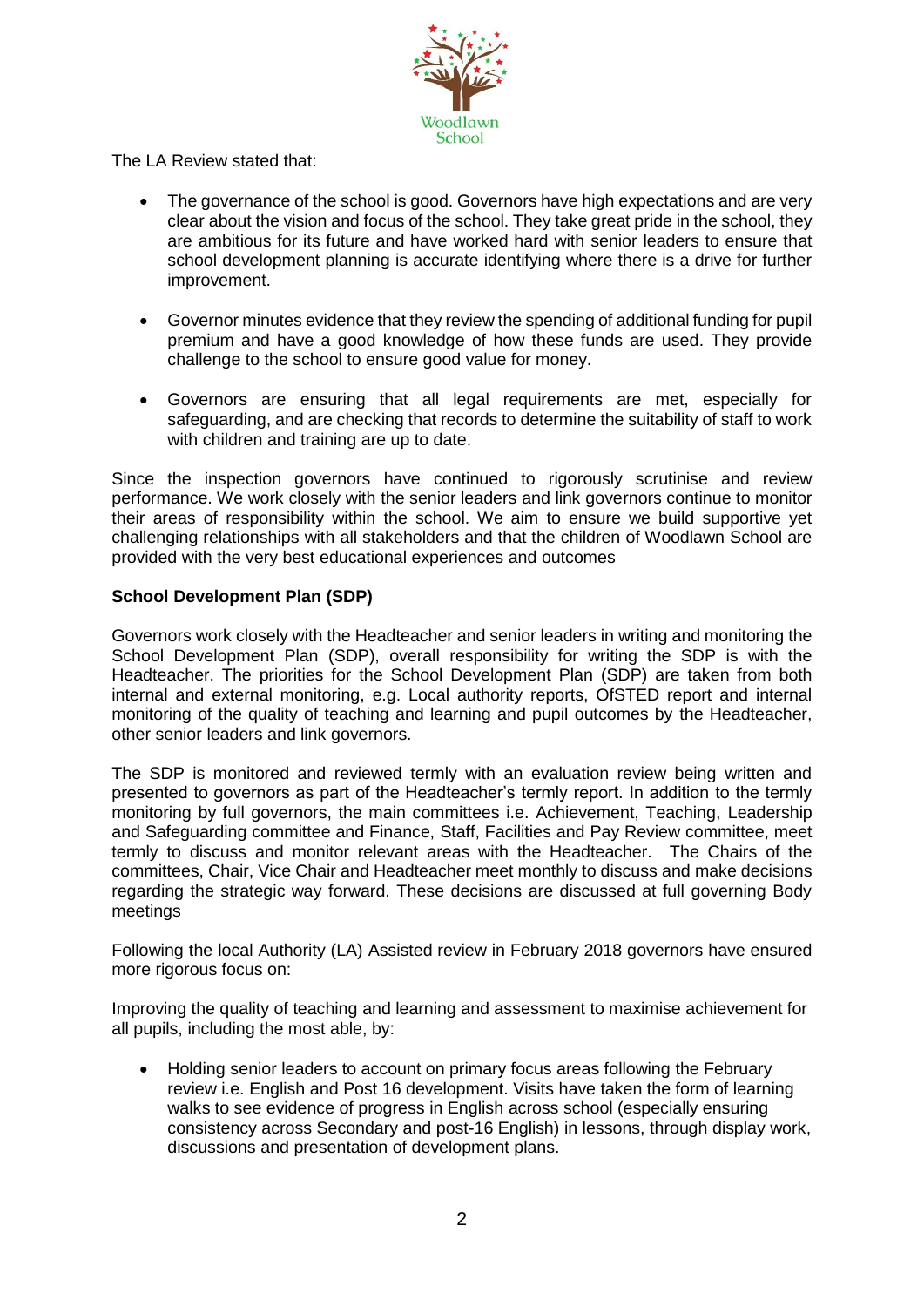

 Making visits to discuss curriculum development e.g. Language for learning approach and what this entails. This has included visits to the classrooms and the whole school environment in developing this philosophy.

Improving the provision within Sixth Form to ensure it more effectively meets the needs of pupils by:

- The governors with responsibility for employability and careers supporting development of this work in school. Work experience opportunities were developed for post 16 students alongside a careers curriculum across the secondary/ post 16 departments.
- Listening to and challenging a post-16 presentation from the senior leader with responsibility for post-16 provision around the curriculum with the aim of encouraging further aspiration, challenge and achievement (at full governors' meeting). Questions asked regarding accredited courses and assessment to ensure robustness.
- Post -16 governors visiting at least termly to ensure progress of development plan.

Further improving the impact of leadership and management by refining assessment systems so they are more closely aligned to allow leaders at all levels and all teachers to evaluate pupils' progress in all subject areas so that underachievement can be precisely identified and addressed:

- Governors attended a presentation on assessment led by the senior leader with responsibility for this area. Governors questioned the senior leader, and this is a continued area of focus.
- Governors supported the partnership working with Whitley Bay High School curriculum development in delivery of GCSE English and Maths September 2017 and Science September 2018.
- More rigorous focus on qualifications.

# **Leadership and Management (Governors)**

# OfSTED 2016 stated:

"The Head teacher and senior leaders have provided good leadership to change the culture of the school. As a result, the school is improving rapidly.

Governance is a strength of the school. Governors' mix of relevant experience and expertise combines well to ensure that the drive towards excellence is relentless".

Governors monitor through at least termly meetings (two during Autumn term) of the full governing body and meetings of the committees (Finance, Staffing, Pay Review and Facilities Committee and Teaching, Leadership, Achievement and safeguarding Committee) plus the strategic group consisting of the Chair of Governors, Vice Chair (who is also Chair of Finance), Head Teacher and Chair of Teaching and Leadership as previously mentioned.

As well as the two main committees, governors also have the Headteacher's performance management group and the appeals committee. The Headteacher, through the performance management process produced excellent evidence for governors in achieving all her targets in December 2017 and a review in June 2018.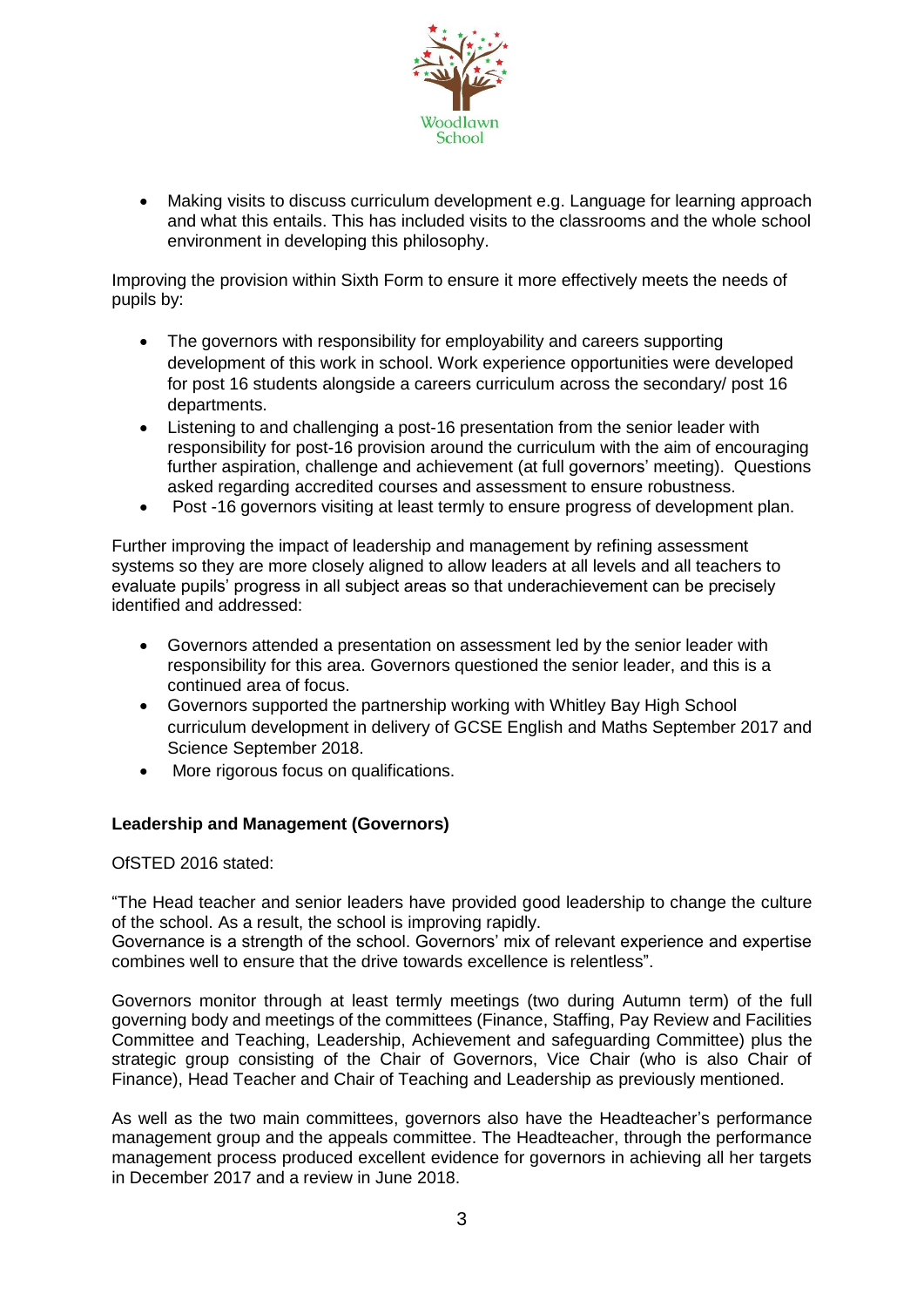

Presentations on Assessment, Pupil Premium and post-16 have been given to Governors during this last year by Senior Leaders. The budget has been presented and agreed by Governors and the Head Teacher's report (including the School Development Plan) is presented by Gill (HT) and discussed termly.

Governors attend appropriate training, make frequent visits to school and have a clear schedule of planned meetings to check the school's performance. A yearly timetable of visits is planned prior to each new academic year.

During 2017-2018 a representative from governors attended a staff wellbeing group to support school staff with essential change for improvement. Governors supported with union involvement and had a very positive meeting with Unions, Staff Wellbeing Coordinators. Head Teacher, Deputy Head, Chair of Governors and Human Resources. The conclusion from all was that staff wellbeing was now very good within the school

The safeguarding governor continues to review safeguarding in school and confirmed that safeguarding is effective. The LA review 2018 stated, "The local authority have recently undertaken a Health and Safety audit of the school, which endorsed how acutely leaders take the responsibility of safeguarding all stakeholders".

Governors have attended an increased number of school events to support parental engagement in school life, i.e.

- Summer Fair
- Assemblies e.g. Easter celebration led by Rev Peter Dobson.
- 100 year Activities including Community Launch event, World of Work Day, Parent Celebration event, School Garden Party celebration.
- Awards Evening
- 2018 Prom event
- Sports Day

We have recruited a co-opted governor and parent governor this year, Emily Ward who is a local artist and Angela Blades who is a parent governor and works at the Baltic in Gateshead. Both bring further strengths and experience of creativity.

Peter Dobson is now Vice Chair (due to the resignation of the previous Vice Chair, who was a parent governor)

# **Pupil Premium**

(Funding given for pupils who receive free school meals, children who are looked after, adopted children and children who have a parent(s) in the Armed Forces.).

The pupil premium governor meets with the Deputy Head teacher and the interventions coordinator. Good progress continues to be made. Governors challenged the data showing pupils who receive pupil premium achieving better than those not receiving pupil premium.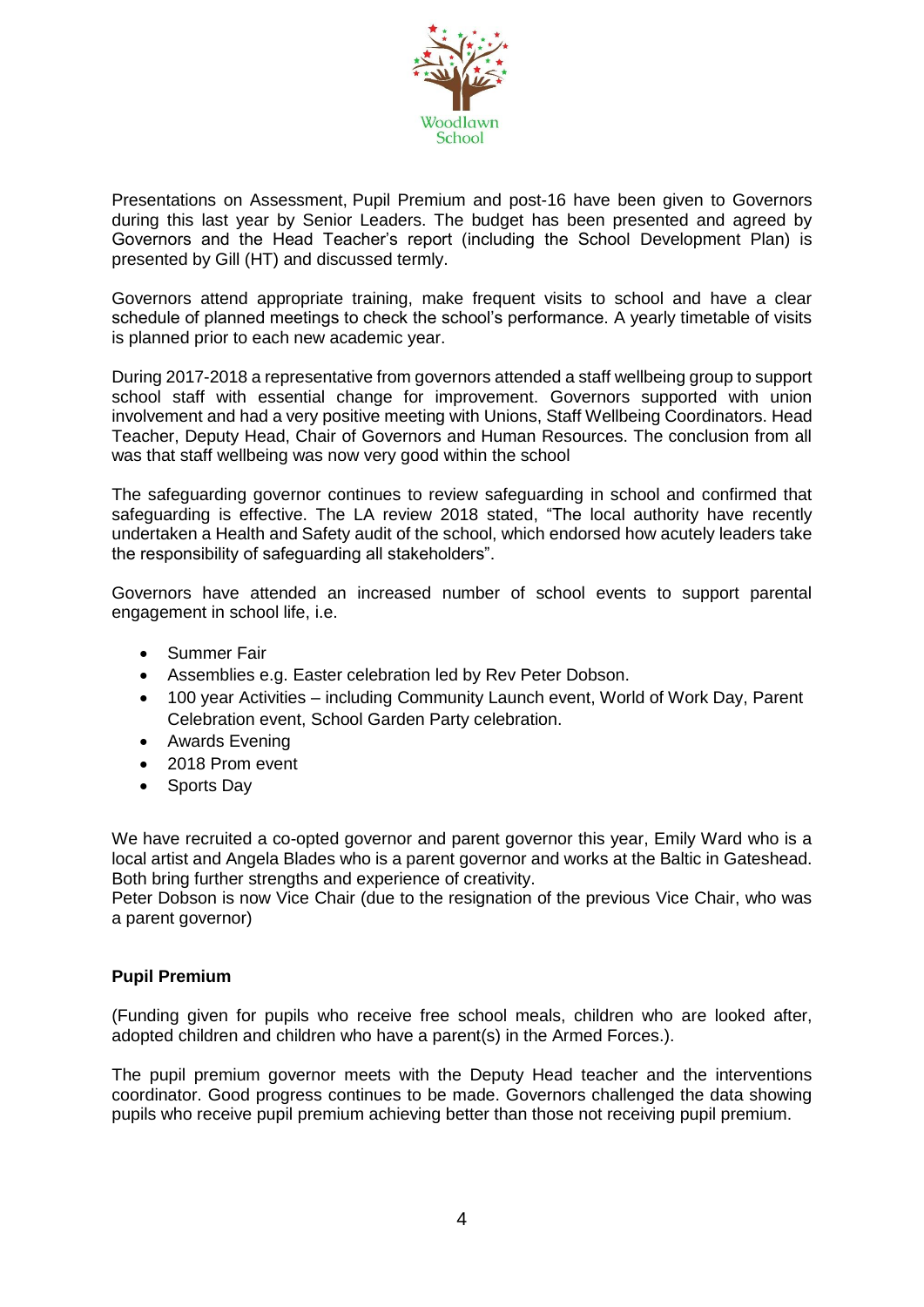

Analysis of data by senior leaders showed reasons for a small number of pupils not receiving pupil premium with valid reasons for the data (e.g. medical conditions.)

## **Impact:**

Governors aware of pupil premium and monitor to ensure all achieving at least good outcomes.

Excellent intervention work seen with Read Write inc small group and individual sessions in Reading.

LA review 2018 states: "Funding is used effectively to support the development of literacy and numeracy skills, through Read, Write Inc and Numicon and specialist staff deliver these programmes as well as delivering tailored emotional and social communication support".

# **English**

The link governor for English met with the Deputy Head who oversees English, emphasis being placed on Secondary and Post-16. Two governors observed Read, write Inc small group and individual work. Discussion around the curriculum and accreditation.

#### **Impact:**

Improvements seen in line with SDP (School Development Plan) targets.

GCSE English being delivered to post-16 with delivery planned for year 10 in next academic year. Governors will monitor and are aware of links with Whitley Bay High school for GCSE. Governors rigorously monitoring English especially at Secondary and post-16.

LA review 2018 states: "The school's drive to improve reading since the last inspection has been particularly effective."

# **Post -16 visit**

The post-16 governor and work experience governor met with Sixth Form staff and visited the classrooms during a learning walk, noting progress made and the changes to the Sixth Form curriculum. All Sixth Form students taking part in a range of external work placements facilitated through Connexions (David Bavaird). New teacher appointed with link governor on interview panel.

#### **Impact:**

Governors informed about progress in Sixth Form, aware of the need to keep full Governing Body up to date and able to challenge knowledgeably during post -16 presentation.

One member of school staff undertaking level 6 Careers Leader award.

Further opportunities for work related learning available.

Some inconsistent teaching in core subjects being monitored.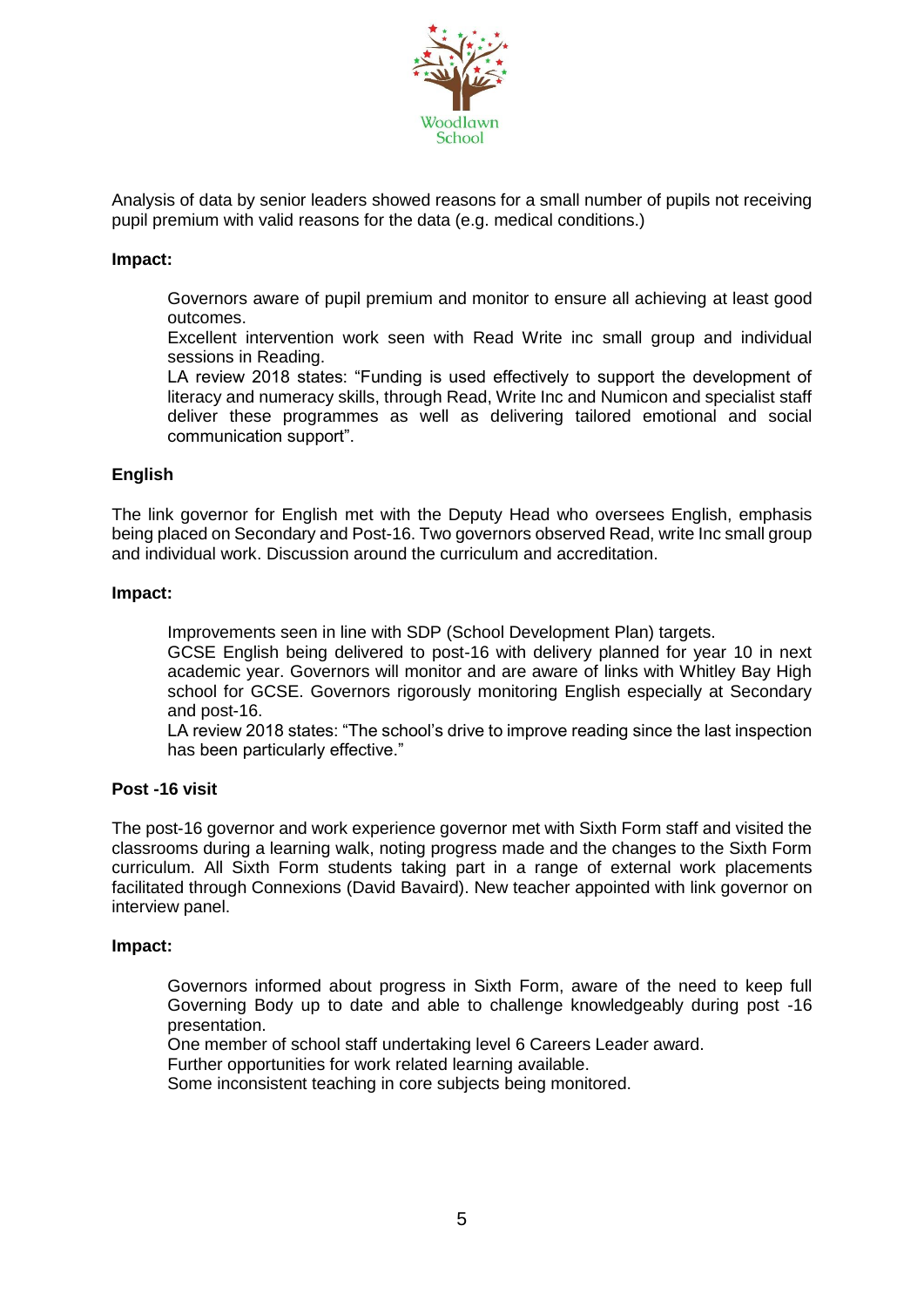

# **PSHE and Wellbeing visit**

The Governor for PSHE and wellbeing carried out a curriculum visit across school with the Head teacher followed by a discussion with the HT. Delivery of the curriculum, including core and foundation subjects was discussed as well as accreditation at Key stage 4 and post-16 and assessment (development of see-saw and informentor).

Social communication and support for pupils with mental health issues was evident and the introduction of an artist to work with pupils in looking at their journey through Woodlawn School supports pupils' health and wellbeing.

The curriculum is enriched by extracurricular activities both in and out of school, including lunchtime clubs and after school activities (e.g. sign and sing sessions take place on a Saturday morning and following a trial period are now being extended to the whole school.). There are several residential opportunities which greatly enhance pupils' confidence and wellbeing.

### **Impact**:

Clear evidence of strong Personal, Social and Health opportunities delivered across the curriculum.

Clear evidence of pupils'wellbeing seen throughout the school.

# **Therapy links**

The Link governor has observed the integration of Therapy and Teaching and Learning and was particularly impressed with the integration of maths and swimming therapy using Numicon.

# **Parent Governors**

Parent Governors have reported on activities in school and the use of "sea saw" (multi-media recording programme), parent engagement and gained approval for governor space (online resources and advice) this year.

# **Training**

Governors have attended the following training this year (2017-2018):

Whole school action planning with staff, Safeguarding, Roles and Responsibilities, Preparation for OfSTED GDPR (Government Data Protection Regulations) Assessment of ourselves as governors (health check), working with a National Leader in Governance (NLG) and Updating and monitoring the governors' action plan. The Chair of Governors and Head Teacher attended Schools NE Conference and SEND (Special Educational Needs) Conference and individual governors have attended training

where relevant to their link area and / or need (e.g. Induction).

We have bought into a Service Level Agreement, so we have access to online training.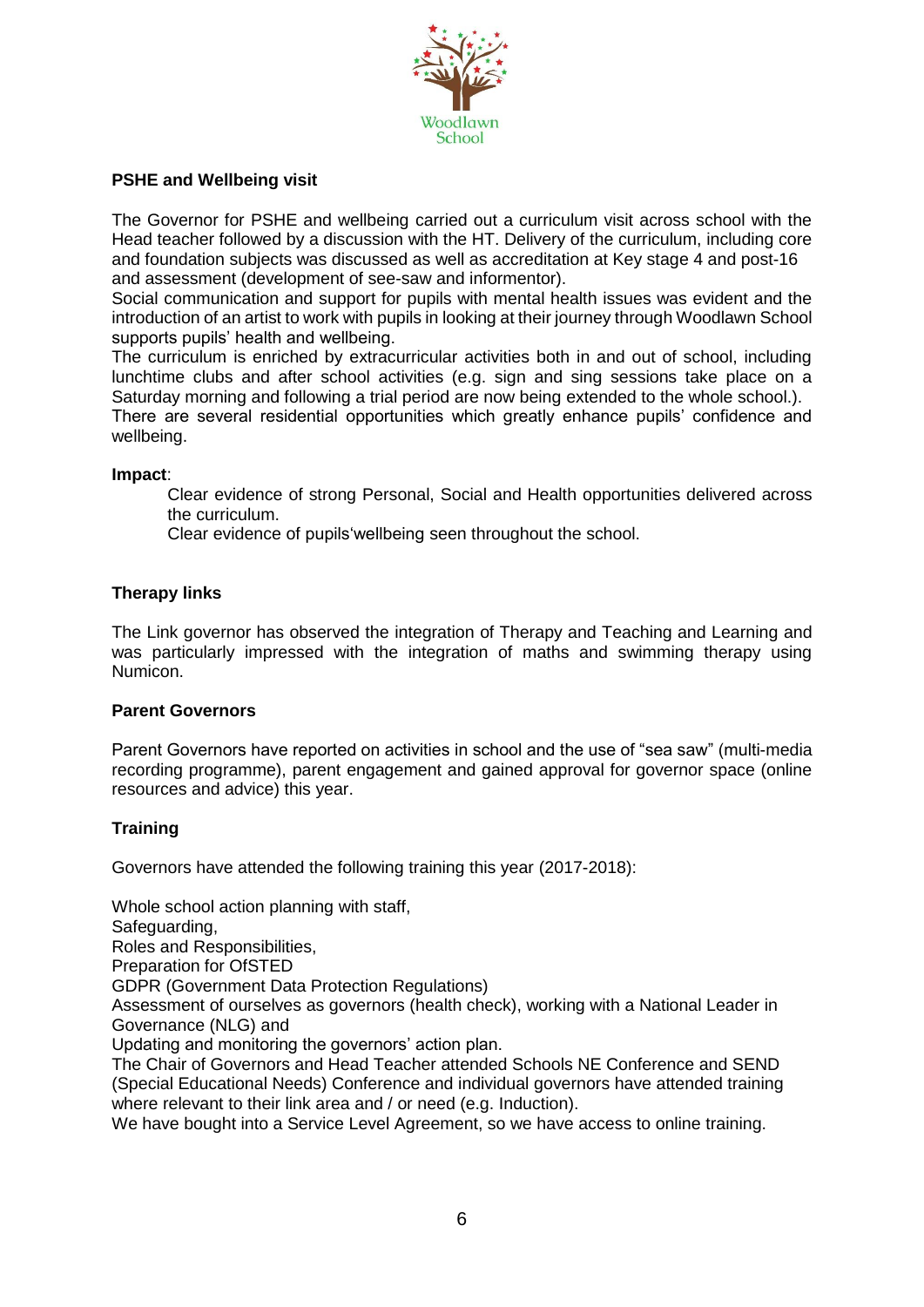

# **Finance**

Peter Dobson, Vice Chair and Chair of Finance Committee ensures, with the committee, that the budget is managed effectively, and that money is spent appropriately to ensure the best possible impact for pupils in Woodlawn school.

In ensuring financial stability, governors have worked with the Headteacher in appointing new teaching staff and teaching assistants to increase capacity for additional support whilst also ensuring the budget can accommodate and sustain additional staff.

The Business Manager and a member of the staff admin team ensure appropriate systems and procedures are in place to support the Headteacher and governors in their management of the budget.

The financial focus continues to be on providing the best resources (both staff and equipment) and facilities possible for pupils at Woodlawn School in line with school priorities as outlined in the SDP (School Development Plan).

The three-year budget plan shows no deficit in the first two years but with increasing costs a deficit in the third year, however, this will be managed. The Headteacher and finance committee work in partnership with the Local authority, who gives excellent support.

# **Future aims:**

It is clear to see the outstanding progress the school has made from the OfSTED inspection in May 2016 to the LA review in 2018. The governors of Woodlawn School will continue to work with the Headteacher in monitoring progress.

Key priorities for governors for 2018-2019 will be:

- To continue to work with senior leaders in monitoring the quality of teaching, learning and assessment to maximise achievement for all pupils, including the most able.
- To continue to monitor the Sixth form provision to ensure it more effectively meets the needs of pupils.
- To monitor with senior leaders the refined assessment systems so they are more closely aligned to allow leaders at all levels and all teachers to evaluate pupils' progress in all subject areas so that underachievement can be precisely identified and addressed.
- To work with senior leaders to embed and develop allocated middle leadership roles to ensure they have full impact in the ongoing drive for improvement.

Governors are confident in their role of monitoring and supporting Woodlawn School and we shall continue to address the three core strategic functions of governors as outlined at the start of this report.

Governors can be contacted through school and we welcome comments and feedback.

Hilary Harrison Chair of Governors Woodlawn School